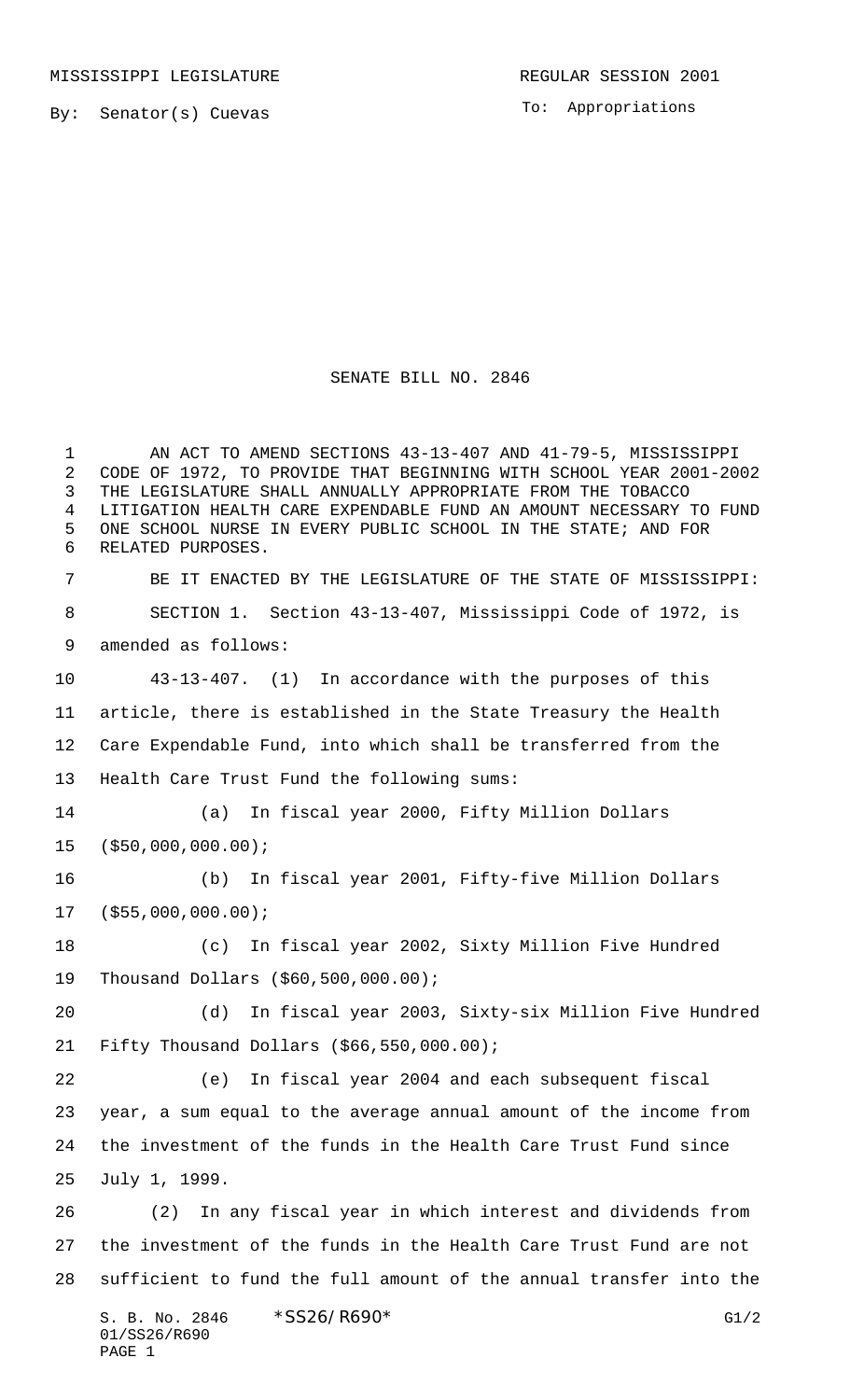Health Care Expendable Fund as required in subsection (1) of this section, the State Treasurer shall transfer from tobacco settlement installment payments an amount that is sufficient to fully fund the amount of the annual transfer.

 (3) All income from the investment of the funds in the Health Care Expendable Fund shall be credited to the account of the Health Care Expendable Fund. Any funds in the Health Care Expendable Fund at the end of a fiscal year shall not lapse into the State General Fund.

 (4) The funds in the Health Care Expendable Fund shall be available for expenditure pursuant to specific appropriation by the Legislature beginning in fiscal year 2000, and shall be 41 expended exclusively for health care purposes. Provided, however, that beginning with school year 2001-2002, the Legislature shall annually appropriate from the Health Care Expendable Fund an amount necessary to pay for the cost of employing at least one (1) school nurse in every public school in the state, as certified to the Legislative Budget Office by the State Department of Education and the State Board of Health.

 SECTION 2. Section 41-79-5, Mississippi Code of 1972, is amended as follows:

 41-79-5. (1) There is hereby established within the State Department of Health a school nurse intervention program, available to all public school districts in the state.

 (2) By the school year 1998-1999, each public school district shall have employed a school nurse, to be known as a Health Service Coordinator, pursuant to the school nurse intervention program prescribed under this section. The school nurse intervention program shall offer any of the following specific preventive services, and other additional services appropriate to each grade level and the age and maturity of the pupils:

S. B. No. 2846 \* SS26/R690\* 01/SS26/R690 PAGE 2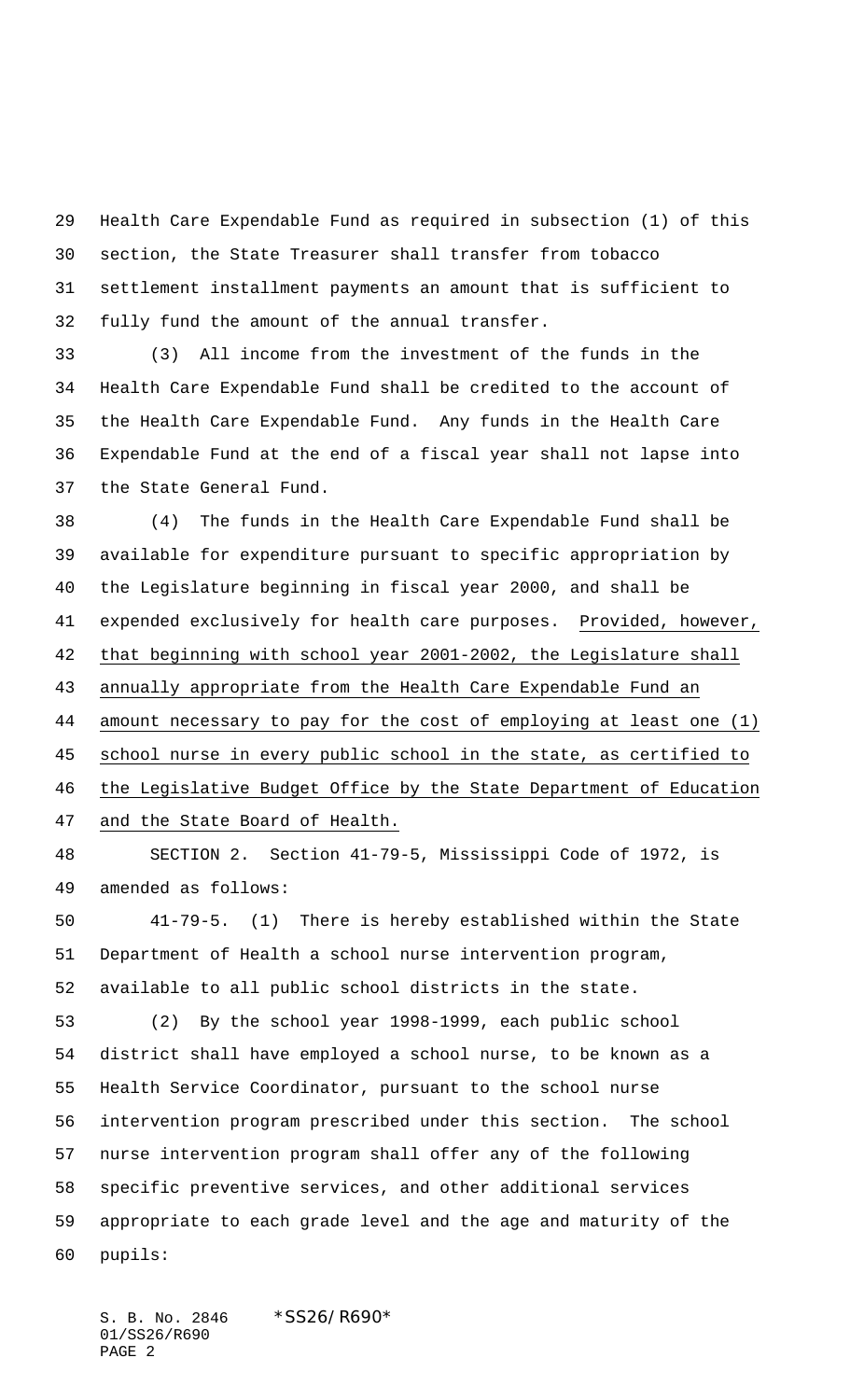S. B. No. 2846 \*SS26/R690\* 01/SS26/R690 (a) Reproductive health education and referral to prevent teen pregnancy and sexually transmitted diseases, which education shall include abstinence; (b) Child abuse and neglect identification; (c) Hearing and vision screening to detect problems which can lead to serious sensory losses and behavioral and academic problems; (e) Scoliosis screening to detect this condition so that costly and painful surgery and lifelong disability can be prevented; (f) Coordination of services for handicapped children to ensure that these children receive appropriate medical assistance and are able to remain in public school; (g) Nutrition education and counseling to prevent obesity and/or other eating disorders which may lead to life-threatening conditions, for example, hypertension; (h) Early detection and treatment of head lice to (i) Emergency treatment of injury and illness to include controlling bleeding, managing fractures, bruises or 83 contusions and cardiopulmonary resuscitation (CPR); (j) Applying appropriate theory as the basis for health program; 88 (1) Developing individualized health plans; (m) Assessing, planning, implementing and evaluating programs and other school health activities, in collaboration with 91 other professionals; (n) Providing health education to assist students, 93 families and groups to achieve optimal levels of wellness;

 (d) Alcohol, tobacco and drug abuse education to reduce abuse of these substances;

80 prevent the spread of the parasite and to reduce absenteeism;

85 decision making in nursing practice;

(k) Establishing and maintaining a comprehensive school

PAGE 3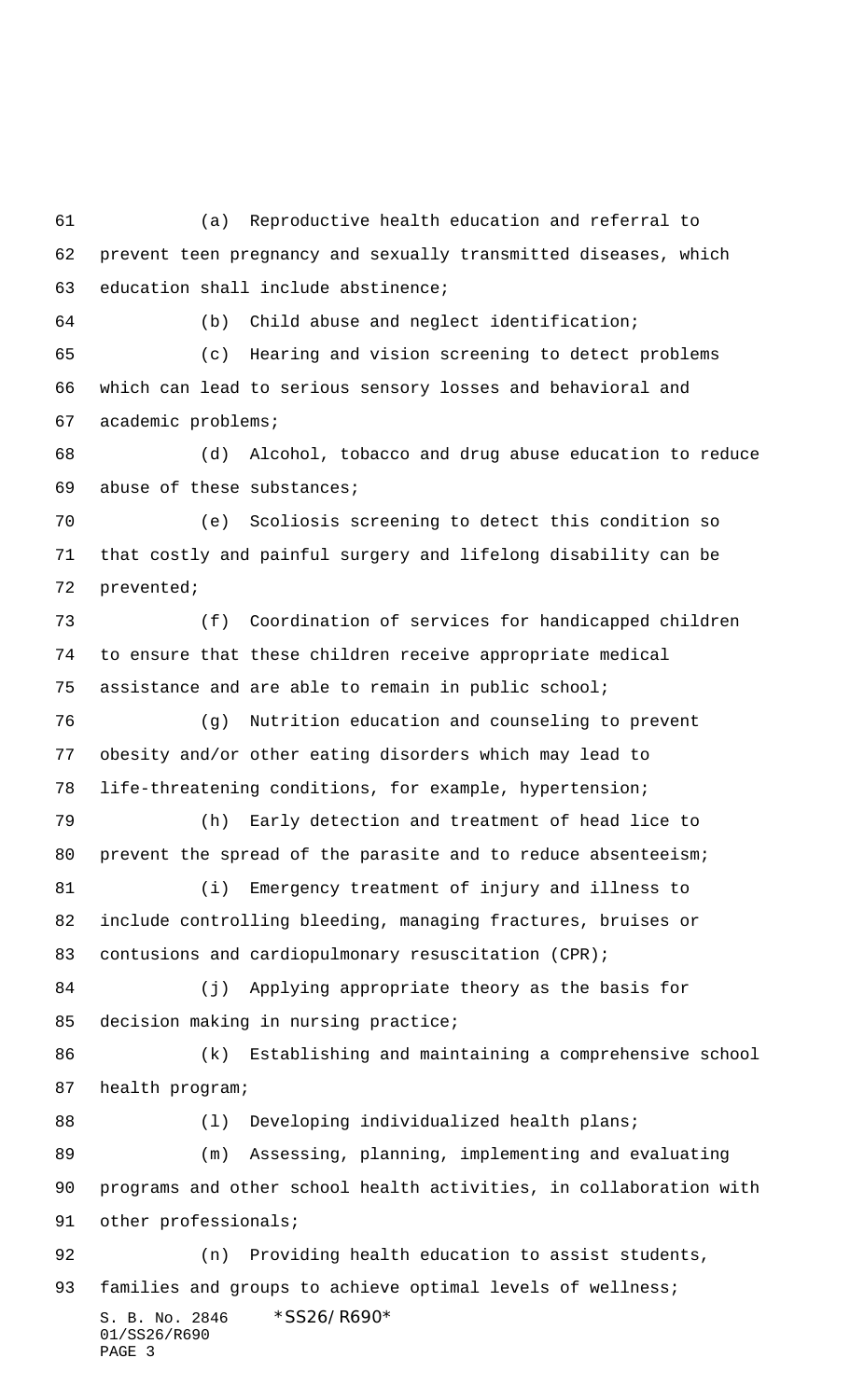(o) Participating in peer review and other means of evaluation to assure quality of nursing care provided for students and assuming responsibility for continuing education and professional development for self while contributing to the 98 professional growth of others;

 (p) Participating with other key members of the community responsible for assessing, planning, implementing and evaluating school health services and community services that include the broad continuum or promotion of primary, secondary and tertiary prevention; and

 (q) Contributing to nursing and school health through innovations in theory and practice and participation in research.

 (3) Public school nurses shall be specifically prohibited from providing abortion counseling to any student or referring any student to abortion counseling or abortion clinics. Any violation of this subsection shall disqualify the school district employing such public school nurse from receiving any state administered funds under this section.

S. B. No. 2846 \*SS26/R690\* 01/SS26/R690 PAGE 4 (4) Each local school district of this state may apply for a school nurse intervention program. State administered funds shall only be available on a 50-50 matching basis, and subject to appropriation by the Legislature, with the local school district providing its local contribution from nonminimum program funds. However, school districts with an ad valorem assessed value per student of less than Seventeen Thousand Dollars (\$17,000.00), according to the most recent ad valorem assessed valuation, shall not be required to make a local contribution to the cost of the program. In order to be eligible for such program, each district desiring to participate shall apply to the State Department of Health by May 31 before the beginning of the applicable fiscal year. Such applications shall be on forms provided by the State Department of Health. The local school governing board and the county health department shall mutually determine their school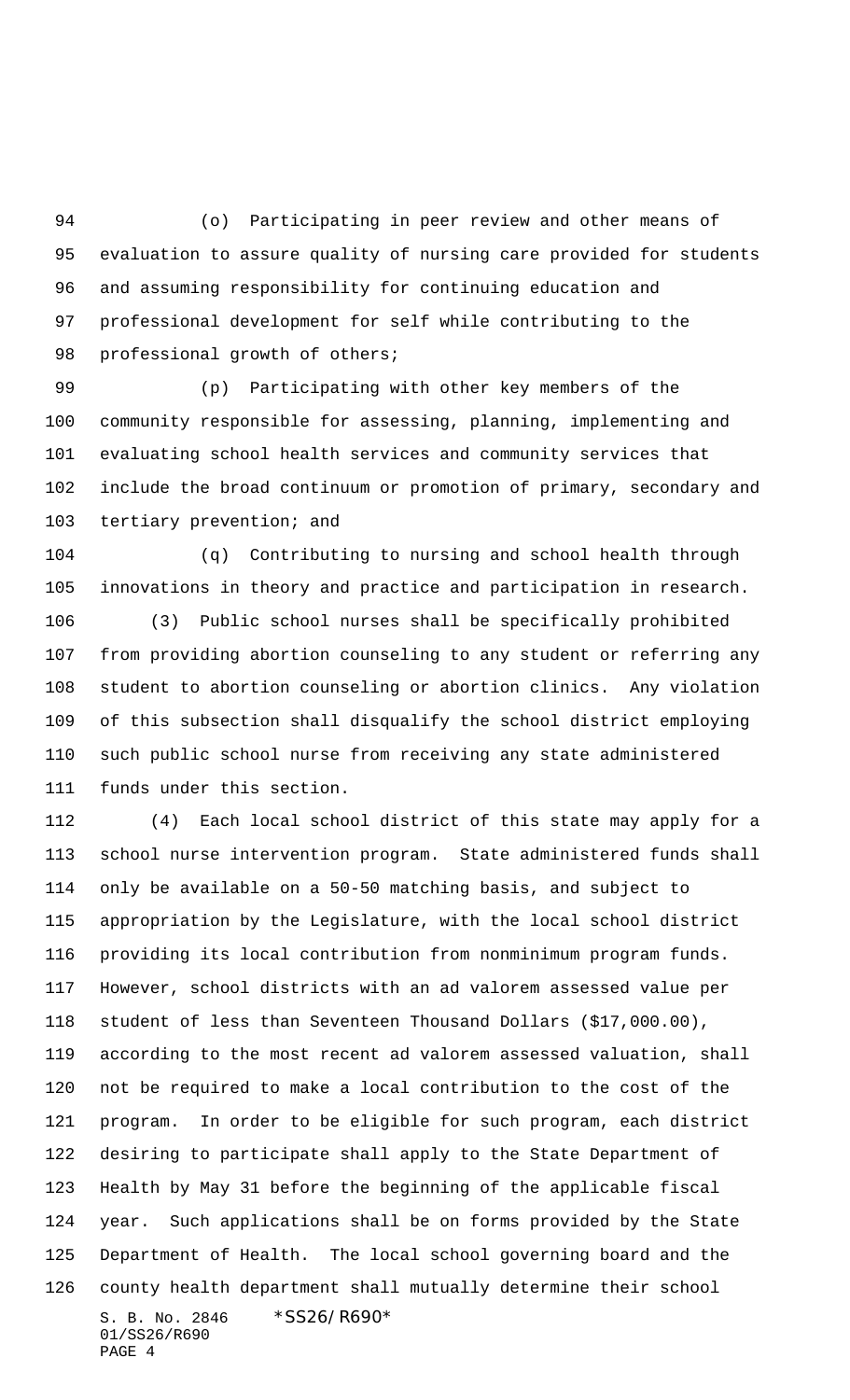nurse intervention program within the previously determined state guidelines. The State Department of Health shall determine by July 1 of each succeeding year which local school districts have submitted approved applications for school nurse intervention programs. This subsection (4) shall stand repealed on July 1, 2001.

 (5) Beginning with the 1997-1998 school year, to the extent that federal or state funds are available therefor and pursuant to appropriation therefor by the Legislature, in addition to the school nurse intervention program funds administered under subsection (4), the State Department of Health shall establish and implement a Prevention of Teen Pregnancy Pilot Program to be located in the public school districts with the highest numbers of teen pregnancies. The Teen Pregnancy Pilot Program shall provide the following education services directly through public school nurses in the pilot school districts: health education sessions in local schools, where contracted for or invited to provide, which target issues including reproductive health, teen pregnancy prevention and sexually transmitted diseases, including syphilis, HIV and AIDS. When these services are provided by a school nurse, training and counseling on abstinence shall be included.

 (6) In addition to the school nurse intervention program funds administered under subsection (4) and the Teen Pregnancy Pilot Program funds administered under subsection (5), to the extent that federal or state funds are available therefor and pursuant to appropriation therefor by the Legislature, the State Department of Health shall establish and implement an Abstinence Education Pilot Program to provide abstinence education,

S. B. No. 2846 \*SS26/R690\* mentoring, counseling and adult supervision to promote abstinence from sexual activity, with a focus on those groups which are most likely to bear children out of wedlock. Such abstinence education services shall be provided by the State Department of Health through its clinics, public health nurses, school nurses and

01/SS26/R690 PAGE 5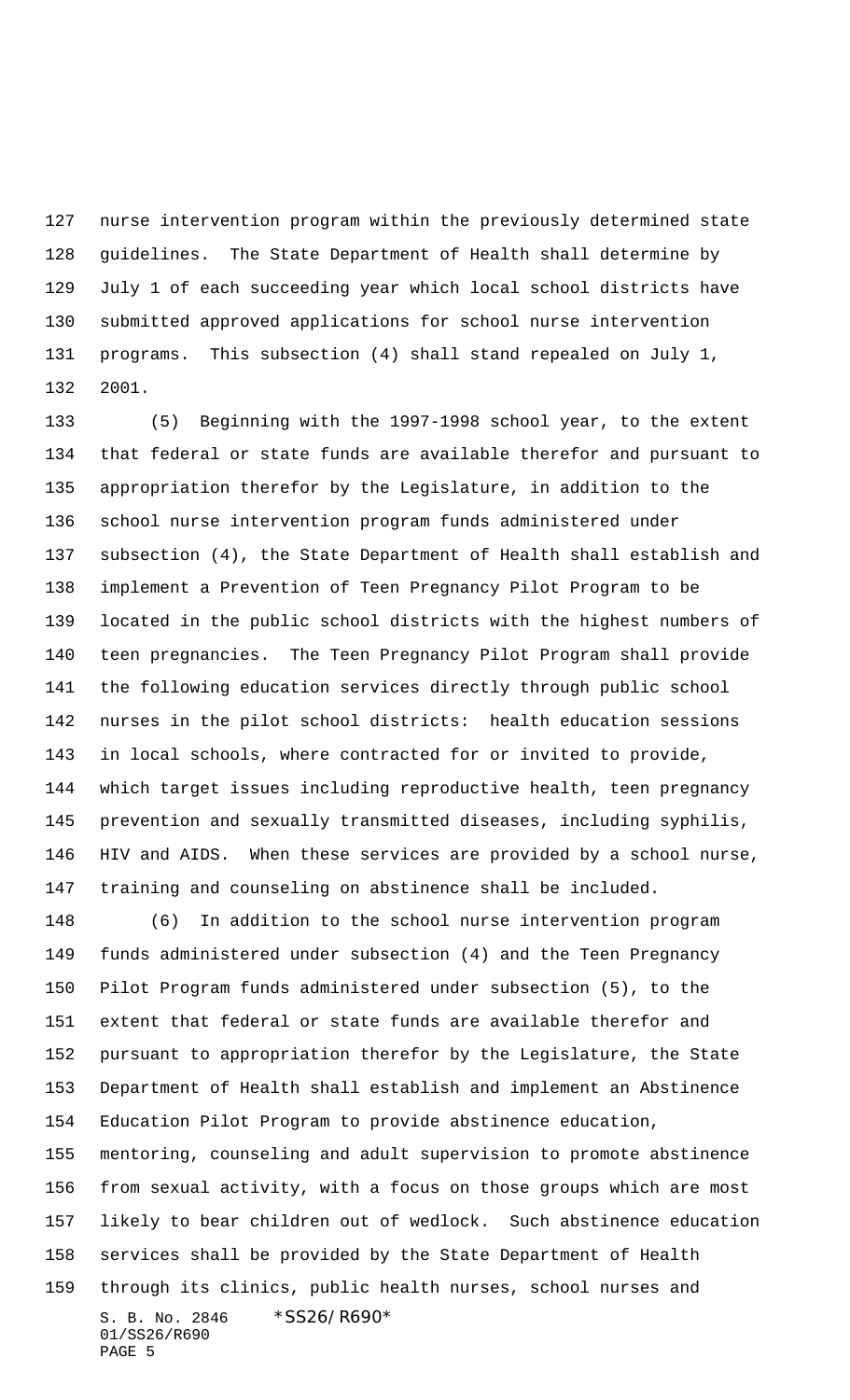through contracts with rural and community health centers in order to reach a larger number of targeted clients. For purposes of this subsection, the term "abstinence education" means an educational or motivational program which:

 (a) Has as its exclusive purpose, teaching the social, psychological and health gains to be realized by abstaining from sexual activity;

 (b) Teaches abstinence from sexual activity outside marriage as the expected standard for all school-age children; (c) Teaches that abstinence from sexual activity is the

 only certain way to avoid out-of-wedlock pregnancy, sexually transmitted diseases and other associated health problems;

 (d) Teaches that a mutually faithful monogamous relationship in context of marriage is the expected standard of human sexual activity;

 (e) Teaches that sexual activity outside of the context of marriage is likely to have harmful psychological and physical effects;

 (f) Teaches that bearing children out of wedlock is likely to have harmful consequences for the child, the child's parents and society;

 (g) Teaches young people how to reject sexual advances and how alcohol and drug use increase vulnerability to sexual 183 advances; and

 (h) Teaches the importance of attaining self-sufficiency before engaging in sexual activity.

S. B. No. 2846 \*SS26/R690\* 01/SS26/R690 PAGE 6 (7) Beginning with the 2001-2002 school year and pursuant to appropriation therefor by the Legislature from the tobacco litigation Health Care Expendable Fund established in Section 43-13-407, in addition to other funds allotted under the minimum education program, each school district shall be provided 191 sufficient funds for the purpose of employing at least one (1) 192 qualified public school nurse in each public school, which in no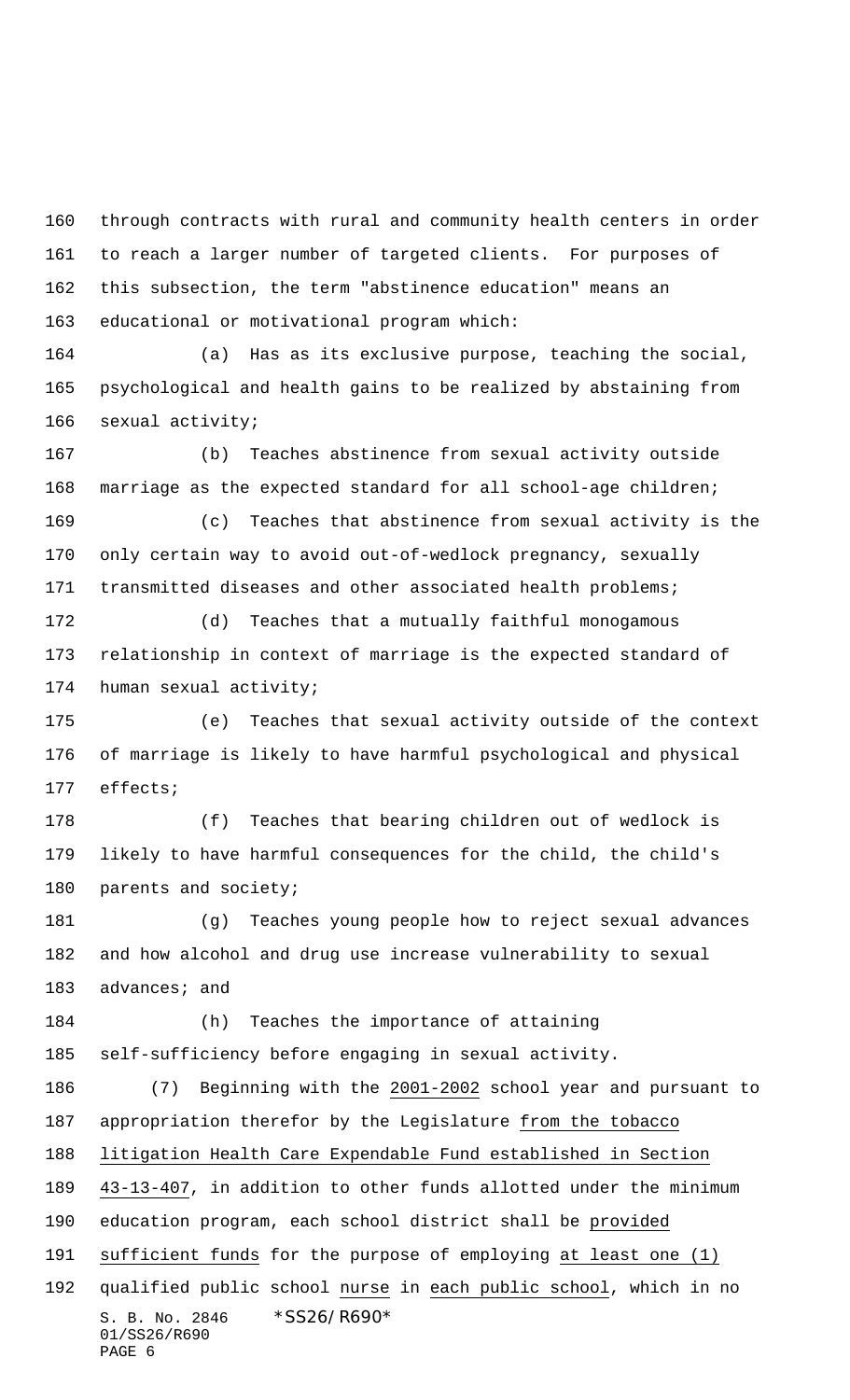event shall be less than one (1) school nurse per school district, for such purpose. In the event the Legislature provides less funds than the total state funds needed for the public school nurse allotment, those school districts with fewer teacher units shall be the first funded for such purpose, to the extent of funds available.

 (8) Prior to the 1998-1999 school year, nursing staff assigned to the program shall be employed through the local county health department and shall be subject to the supervision of the State Department of Health with input from local school officials. Local county health departments may contract with any comprehensive private primary health care facilities within their county to employ and utilize additional nursing staff. Beginning with the 1998-1999 school year, nursing staff assigned to the program shall be employed by the local school district and shall be designated as "health service coordinators," and shall be required to possess a bachelor's degree in nursing as a minimum qualification.

 (9) Upon each student's enrollment, the parent or guardian shall be provided with information regarding the scope of the school nurse intervention program. The parent or guardian may provide the school administration with a written statement refusing all or any part of the nursing service. No child shall be required to undergo hearing and vision or scoliosis screening or any other physical examination or tests whose parent objects thereto on the grounds such screening, physical examination or tests are contrary to his sincerely held religious beliefs.

S. B. No. 2846 \*SS26/R690\* 01/SS26/R690 PAGE 7 (10) A consent form for reproductive health education shall be sent to the parent or guardian of each student upon his enrollment. If a response from the parent or guardian is not received within seven (7) days after the consent form is sent, the school shall send a letter to the student's home notifying the parent or guardian of the consent form. If the parent or guardian